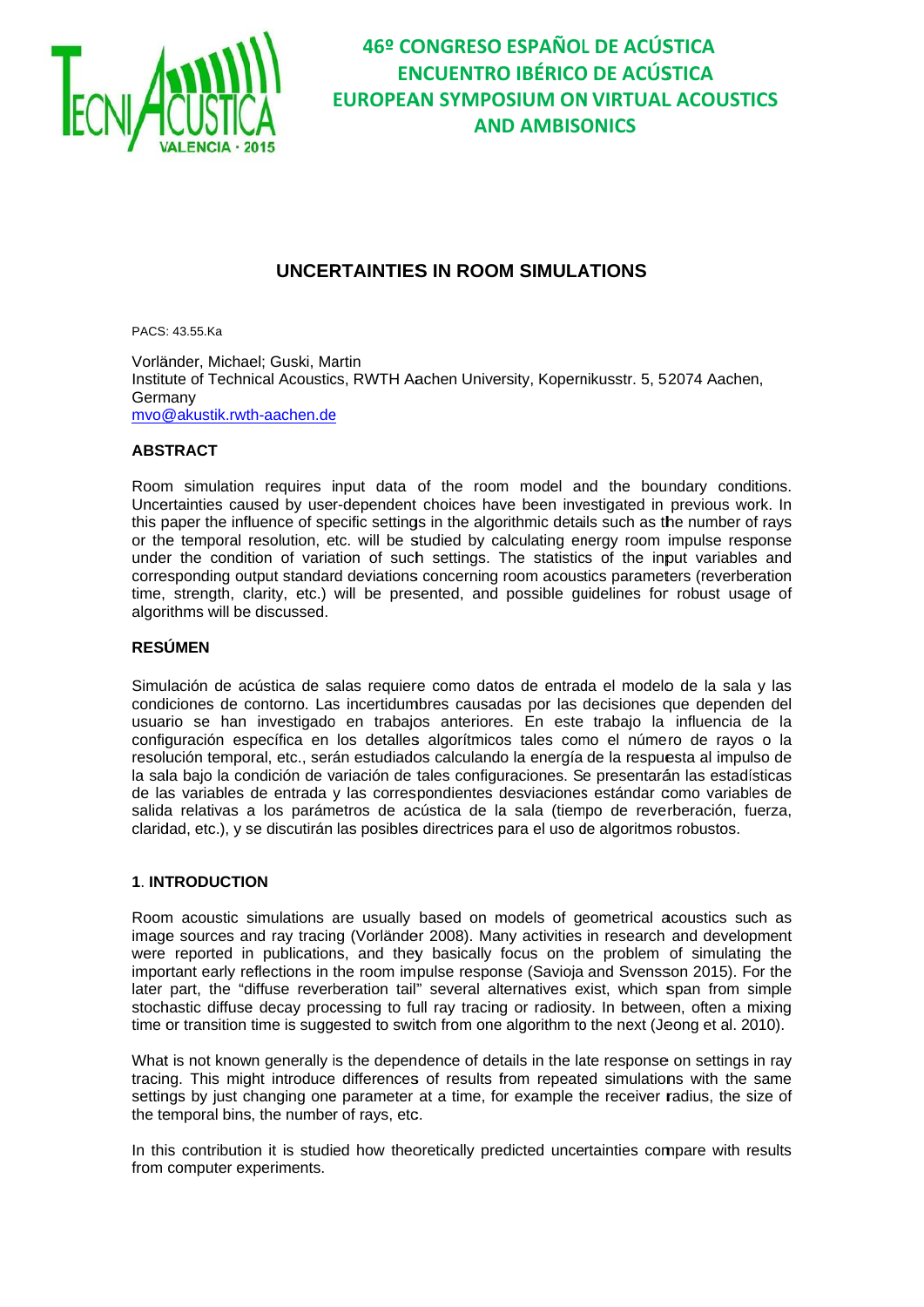

### 2. FUNDAMENTALS - STATE OF THE ART

Differences in results from simulations with geometrical acoustics are caused by the choice of basic setting such as the transition time, the number of rays, the temporal and spatial resolution of the receiver. Also, these software parameters influence the computation time and are thus of interest if compromises between accuracy and effort must be found.

### 2.1. Fundamentals of Ray Tracing

There are two variants of ray tracing, which are often confused by users (Vorländer 2013). One (classical ray tracing) is used as a Monte Carlo approach, where the sound energy is distributed into space via rays (or particles) and later collected as temporal series of events in volume detectors. This method allows for inclusion of surface scattering and it directly delivers an impulse response in the time bins recorded at the receiver.



Figure 1: The principle of stochastic ray tracing. The energy-distance law  $(1/r^2)$  is alredy built-in by counting the rays hitting the receiver sphere.

The other (hybrid ray tracing  $-$  image source method) is used to identify paths of specular reflections by shooting rays (or beams, pyramids) in order to find image sources. The impulse response is created in post processing by analysis of the reflections paths, taking into account the spherical wave spread, the wall absorption, etc. This method cannot deal with scattering at  $all.$ 



Figure 2: The principle of hybrid ray tracing. The energy-distance law  $(1/r^2)$  is introduced analytically by using the distance between the source and the receiver.

In both cases, the minimal required number of rays,  $N_{\text{min}}$ , that is needed to resolve the cone of visibility for a spherical receiver with radius  $r_d$  up to time t, is given by

$$
N_{min} = \frac{4(ct)^2}{r_d^2} \tag{1}
$$

 $c$  denotes the speed of sound.

In the second algorithm (reflection path analysis), this equation is crucial as it determines the lower limit of computation time. In the first algorithm (Monte Carlo ray tracing) it determines no hard limit but a certain probability limit. In the next chapter this aspect is further investigated.

#### 2.2. Uncertainty analysis of ray tracing results (classical method)

In a room the rays are reflected and scattered, and the late decay is created from counting of rays hitting a receiver. This can be done in time bins, or in general terms collecting the total energy, or the immission level. A typical result is depicted in fig. 3. For stochastic ray tracing, which is used for estimation of reverberation tails, a diffuse field of rays (particles) could be assumed. The rays ("counting events") coincide in temporal bins, depending on the specific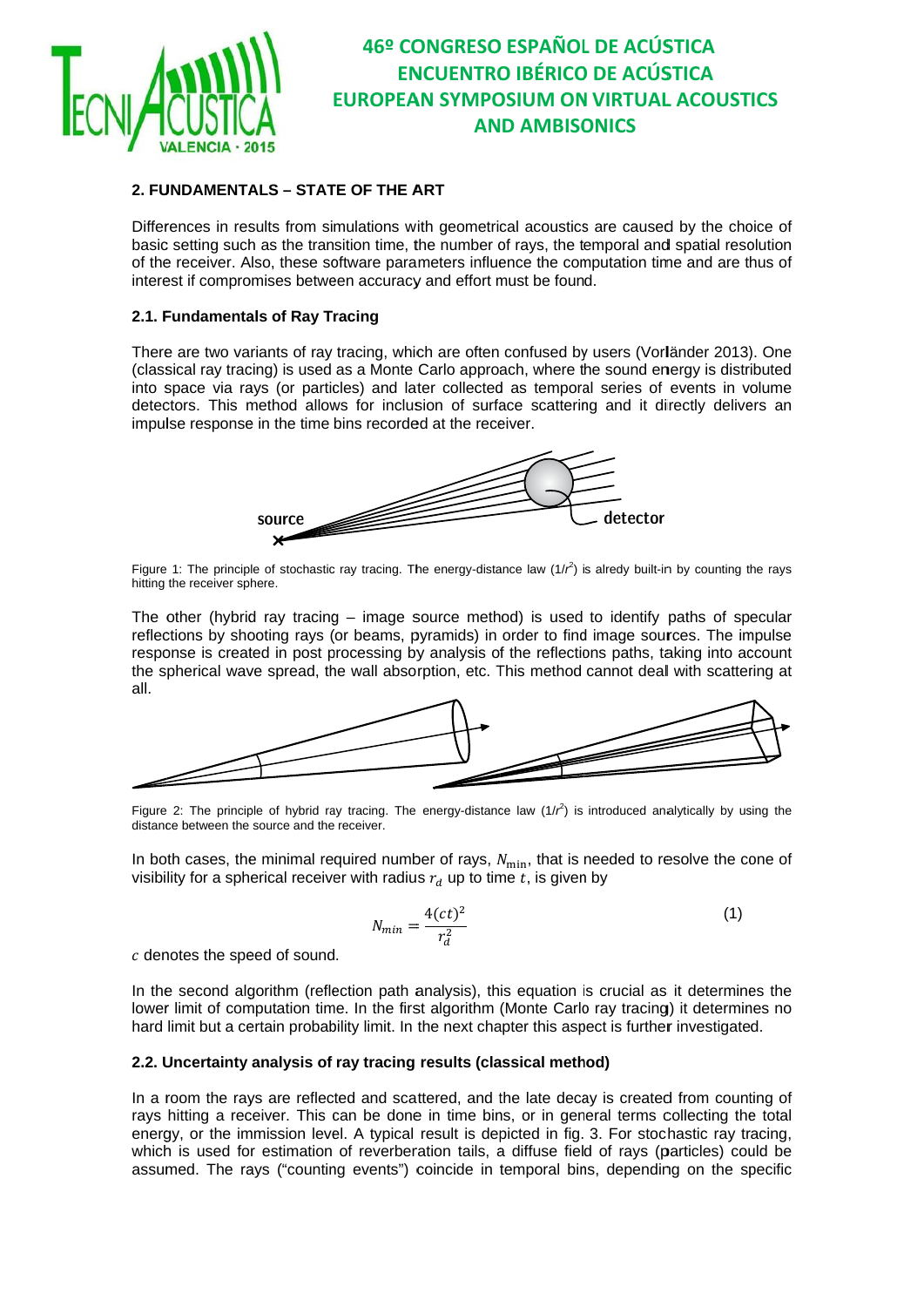

algorithms and parameters chosen in the program for detection and absorption. Note that this concept is identical with the concept of particles in a Geiger counter in particle physics.



Figure 3: Counted events of rays hitting the receiver, recorded in time bins in the impulse response.

In this case a Poisson distribution can be used to estimate the counting rate,  $k$ , of events within a time bin  $\Delta t$ .

$$
P(k) = \frac{\langle k \rangle}{k!} e^{-\langle k \rangle} \tag{2}
$$

The variance of a Poisson distribution,  $\sigma_k$ , is the identical with the expectation value,  $\langle k \rangle$ :

$$
\sigma_k^2 = \langle k \rangle \tag{3}
$$

or expressed by the relative standard deviation

$$
\sigma_k/\langle k \rangle = \frac{1}{\sqrt{\langle k \rangle}}\tag{4}
$$

For example, if 100 events are counted in one time bin, the standard deviation is 0.1 (10%), in case of 10,000 events, the standard deviation is 0.01 (1%).

If the ray detection event is interpreted as corresponding to sound energy, or sound level, eq.  $(4)$  reads:

$$
\sigma_{ETC}(t) = 4.34 \sigma_k / \langle k \rangle \quad \text{dB} \tag{5}
$$

In actual simulations, k can be determined at runtime. This will be used in the next chapter in computer experiments. The expectation value, however, can also be calculated with the assumption of a diffuse field, in which N rays are started at the source. Then holds

$$
\sigma_{ETC} = 4.34 \sqrt{\frac{V}{N \pi r_d^2 c \Delta t}} dB
$$
 (6)

which is actually independent of the running time,  $t$ , in the impulse response, see fig. 4.



Figure 4: Estimated standard deviation (grey area) in the impulse response around the expectation value (black line).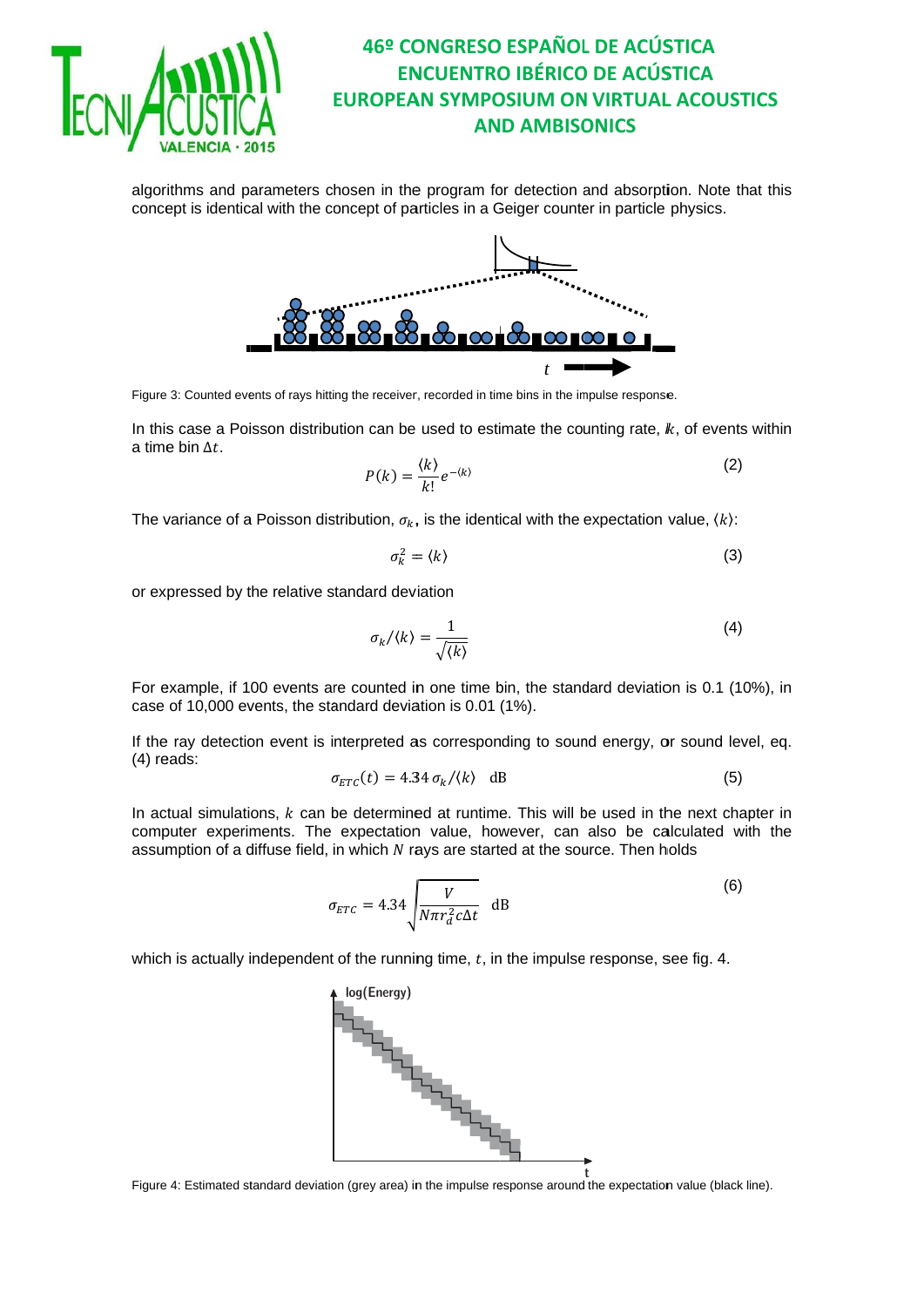

Moreover, the total energy in the impulse response and correspondingly the parameters sound strength,  $G$ , and clarity,  $C_{80}$ , are uncertain with a standard deviation of

$$
\sigma_G = 4.34 \sqrt{\frac{A}{8\pi N r_d^2}}\tag{7}
$$

with N the number of rays used and A the equivalent absorption area (according to Sabine's  $A = 0.16 V/T$ ). Depending on the choice of accuracy the required number of rays can be chosen so that a sufficient repeatability of the runs of the software is ensured. Obviously this depends on the room (on A). Small rooms with  $A = 10 \text{ m}^2$  require hardly 8 rays for G or  $C_{80}$  to be uncertain to not more than 1 dB, whereas large rooms with  $A = 1,000 \text{ m}^2$  require 750 rays. Here, it was chosen  $r_d = 1$  m.

Going back to eq. (6) and discussing the uncertainties in the impulse response, it can be also set a demand on a maximum deviation, say 1 dB again, in the impulse response. The required number of rays for a room volume of 100  $m^3$  is then 1,760, and for a large room with  $V = 10,000$  m<sup>3</sup>, the required N is 176,000. In these examples it is used  $\Delta t = 1$  ms and  $r_d = 1$  m. The equations re-arranged for the required  $N$  read

$$
N > \frac{4.34^2}{\sigma_{ETC}^2} \frac{V}{\pi r_a^2 c \Delta t} < 17.6 \ V/m^3
$$
 (8)

and

$$
N > \frac{4.34^2}{\sigma_G^2} \frac{A}{8\pi r_d^2} \approx 0.75 \ A/m^2
$$
 (9)

The latter terms are valid for  $\sigma = 1$  dB,  $\Delta t = 1$  ms, and  $r_d = 1$  m.

In the next chapter computer experiments are described and the results discussed in comparison with the predicted standard deviations.

#### **3. COMPUTER EXPERIMENTS**

The software RAVEN is used (Pelzer et al. 2014). It consists of a combination of image source algorithms for the early specular part and ray tracing for the scattered and late specular part. It should be noted that RAVEN does not require a transition time but only a maximum image source order. The transition is intrinsically arranged by the scattering effects, which actually start at the first-order reflections.

The standard deviation in the late response is studied in dependence on the radius of the receiver, on the size of the time bins, and on the number of rays. The results are compared by observation of the sound energy, in dB, in the time bins, thus, in the energy time curve. Furthermore, the parameters strength and clarity are investigated.

For the experimental uncertainty analysis the image sources are deactivated, since the deterministic nature will not contribute to the statistical analysis. Two simple shoebox rooms with uniform material properties on all walls are taken as example. The walls have absorption coefficients of 0.2 and scattering coefficients of 1.0. One is a smaller room with volume of 293 m<sup>3</sup> (11m x 9 m x 3m). The source position is  $p_s = (9.5, 3.5, 1.7)$  and 12 receivers are spread over the whole room. Another room is larger with a volume of 5525 m<sup>3</sup> (25m x 17m x13 m). The source is positioned at  $p_s = (4, 7, 3)$  and 90 receivers are positioned in the room.

In Figure 5 it is shown the standard deviation of the energy of one single time bin at 40 ms in the first part of the impulse response. This refers to the example of the large room. The results are compared between theory (eq. 6) and simulation. The simulations were repeated 5000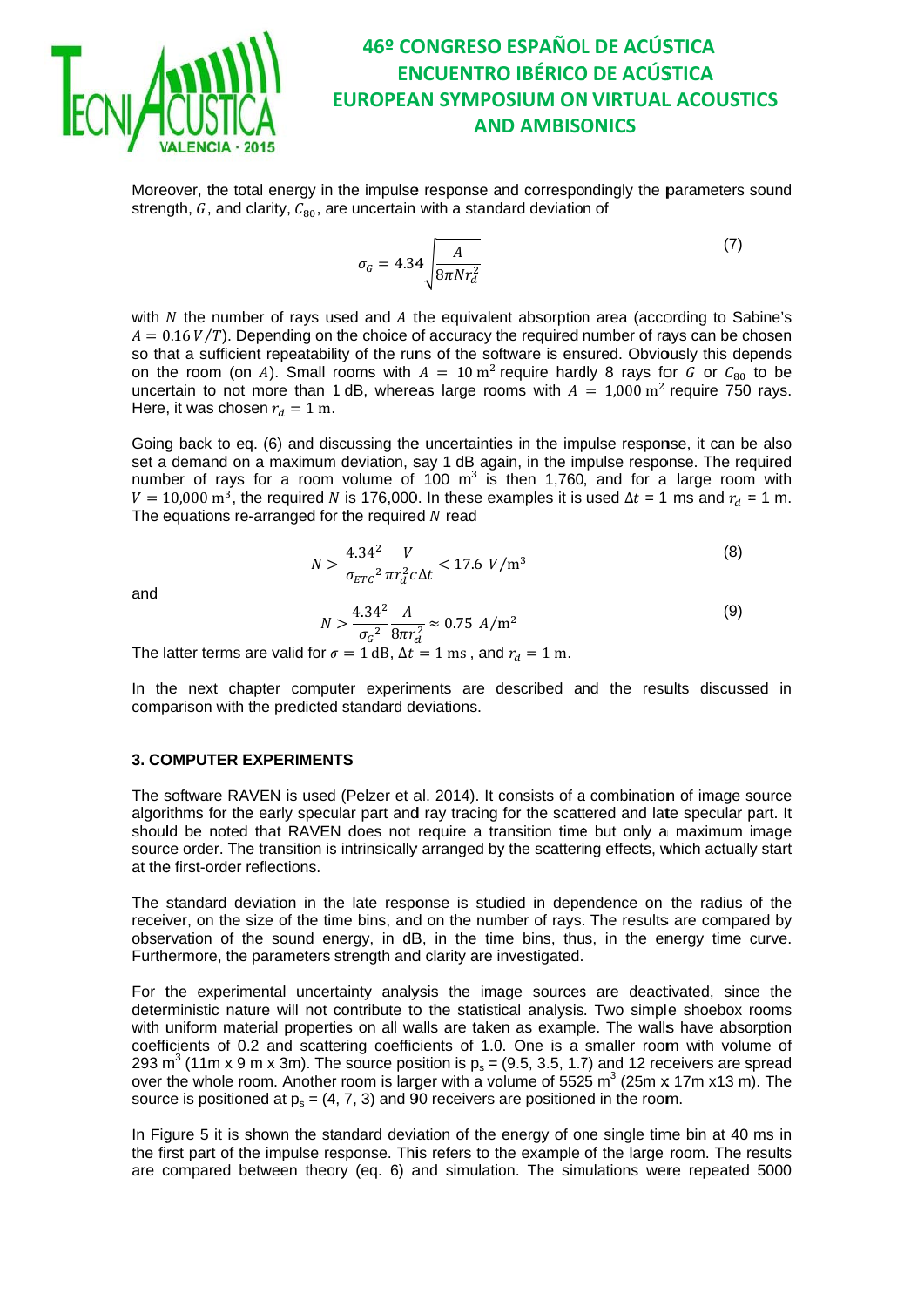

times and the relative standard deviation of the sound energies in that time slot was calculated. This result agrees very well with the predicted value.



Figure 5: Relative standard deviation of energy in one time bin as function of the number of particles N (left) and the size of time slot  $\Delta t$  (right). It can be seen that simulation and theory match very well.

In figure 6 the time slots size and the receriver sizes are set to 25 ms and 0.6 m, respectively. For the two rooms the relative standard deviation is predicted (solid lines) and evaluated from the computer experiment in 5000 repetitions (broken lines).



Figure 6: Relative standard deviation of the energy in the time slots as a function of time in the impulse response.

Figure 6 shows interesting features. For the large room (blue) the predicted standard deviation seems to match very well with the result from the computer experiment. There is a linear increase in the result of the computer experiment, however, which indicates a certain loss of rays. This interpretation is based on the trivial fact that the uncertainty increases with smaller numbers of rays. The same phenomenon is visible for the small room but with a steep increase at 1.5 s. A very interesting point in this discussion is that the loop termination in the software is not implemented as a time limit but as a minimum energy limit. The loop is stopped if a ray has suffered an energy loss larger than 130 dB, in fact this occurs on average at 1.5 s for the small room. The 130 dB level loss does not happen at about the same time for all rays paths but in more temporally distributed way, thus indicating a certain distribution of free paths. Some of the rays lose their energy more rapidly because the hit walls more often in time than others.